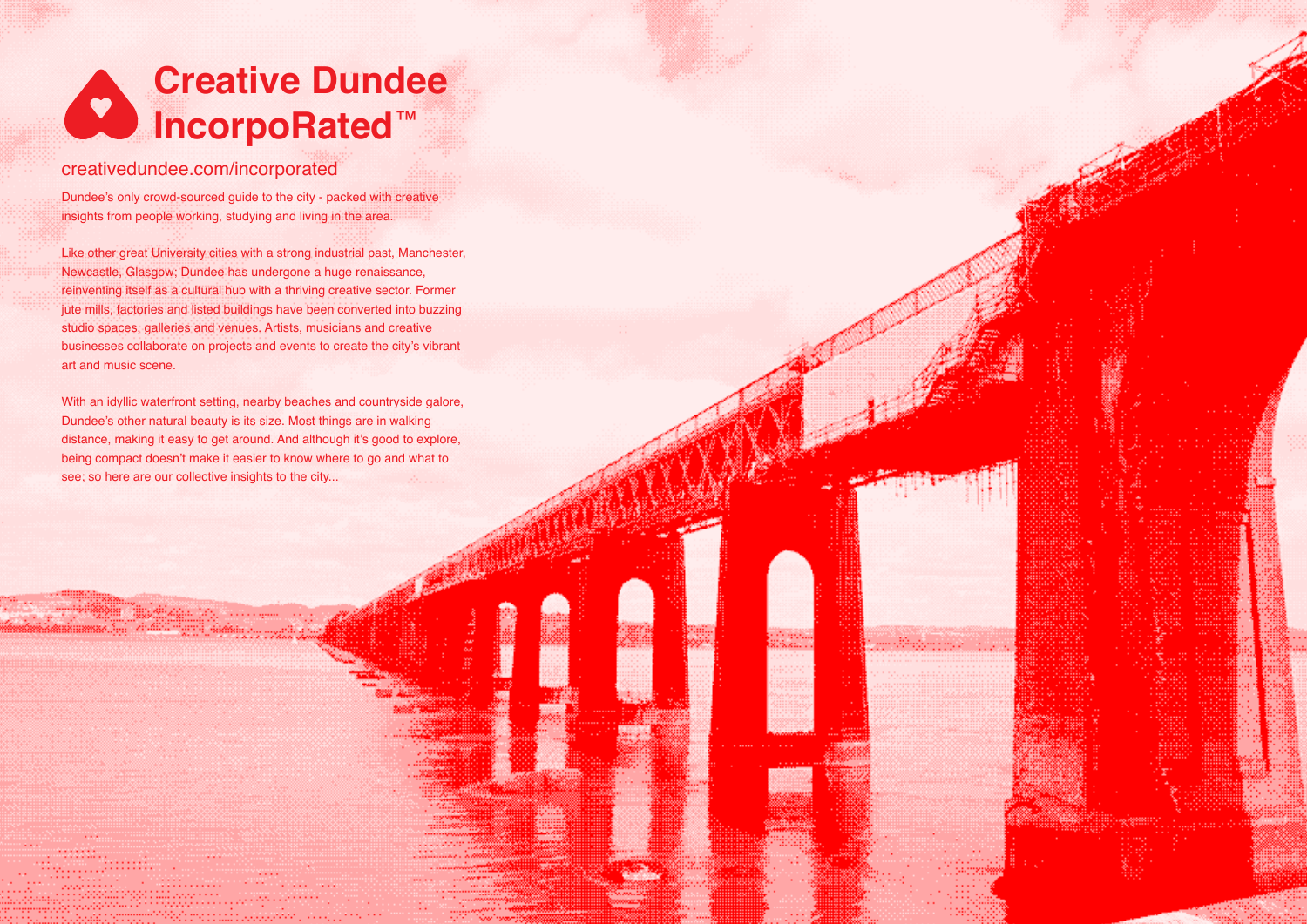# **Cultural Highs**

**[The McManus](http://www.mcmanus.co.uk)** art gallery and museum is a must-see. This Gothic influenced building is beautiful inside and out; making it worth looking up to the rafters as much as looking at the Victorian paintings, contemporary galleries and the great local history collections. For the best in contemporary art, check out exhibitions at **[GENERATORprojects](http://www.generatorprojects.co.uk); 6 [Hannah Maclure Centre](http://hannahmaclurecentre.abertay.ac.uk), with rooftop C** cafe; and **4** [Exhibitions DJCAD](http://www.dundee.ac.uk/djcad/exhibitions), which has four gallery spaces. Another top choice is the **D[DCA](http://www.dca.org.uk)**, visit the centre for contemporary art and for the best British, American and world cinema. With impressive UK and world leading reputations, **6 [Dundee Rep](http://www.dundeerep.co.uk)** and **[Scottish Dance Theatre](http://www.scottishdancetheatre.com)** are firm favourites for the best in theatre and contemporary dance. And a popular choice for star gazers is **[Mills Observatory](http://www.dundeecity.gov.uk/mills)**, where you can watch the planets go by...

'GENERATORprojects is the life blood of Dundee's independent art scene'

## **Bites, Drinks and Tunes**

**Cafes: <sup>6</sup>** The [Parlour Cafe](https://www.facebook.com/parlourcafecookbook) is a contemporary deli cafe with top cakes, 'it has the best vegetarian food on offer in Scotland, never mind Dundee'. **9 [T Ann Cake](http://t-ann-cake.blogspot.co.uk)** has tasty homemade food and cakes in vintage crockery with a chilled out atmosphere. **(U) Tartan [Coffeehouse](http://www.tartan-coffeehouse.com)** has a good information point to find out what's currently on, when. Other fond favourites include: **U [Burgh Coffeehouse](http://www.facebook.com/BurghCoffee)**; **[Empire State Coffee](http://www.empirestatecoffee.com)**; and **13** [Jessie's Kitchen](https://www.facebook.com/pages/Jessies-Kitchen/189114634450256).

**Restaurants:** The **(4) [Byzantium](http://byzantiumrestaurant.com)** for Mediterranean cuisine. **D** [Agacan](http://www.tripadvisor.co.uk/Restaurant_Review-g186518-d886894-Reviews-Agacan-Dundee_Scotland.html) for Turkish. **(D** [Malabar](http://www.malabardundee.com) for Indian. **[Piccolo](http://piccolodundee.co.uk)**, **[Cafe Sicilia](http://www.tripadvisor.co.uk/Restaurant_Review-g186518-d2240853-Reviews-Cafe_Sicilia-Dundee_Scotland.html) and <b>O** [Visocchi's](http://www.tripadvisor.co.uk/Restaurant_Review-g186518-d919443-Reviews-Visocchi-Dundee_Scotland.html) for Italian. **20** The Deep Sea **Restaurant** for city centre fish and chips. The Rep's  $\bigcirc$  [Encore](http://www.encoredundee.co.uk) restaurant, DCA's **b** [Jute](http://www.dca.org.uk/visit/jute-caf-bar.html) cafe bar and **21 [Playwright](http://www.theplaywright.co.uk)** all offer pre-theatre finer wining and dining.

**Pubs:** Good old-fashioned cosy pubs include: 22 [The Speedwell](http://www.speedwell-bar.co.uk), known locally as 'Mennies' is great; nearby <sup>o</sup> [Tay Bridge Bar](http://maps.google.co.uk/maps/place%3Fhl%3Den%26client%3Dsafari%26rls%3Den%26biw%3D1280%26bih%3D580%26um%3D1%26ie%3DUTF-8%26q%3DTaybridge%2BBar%2Bdundee%26fb%3D1%26gl%3Duk%26hq%3DTaybridge%2BBar%26hnear%3D0x48864144ab639cd3:0x94e43b1e384be52a%2CDundee%2C%2BDundee%2BCity%26cid%3D13718490587378238739) and **The Phoenix** are also properly authentic! **<sup>25</sup> [The Art Bar](https://www.facebook.com/people/Art-Bar-Dundee/100000300892710)** is a West End institution, laidback with a good bar selection and music make it a top creative choice (a tip is to get a pizza from upstairs **26 [Da Vinci's](http://www.tripadvisor.co.uk/ShowUserReviews-g190832-d908544-r127022442-Da_Vinci_s-Durham_County_Durham_England.html)** and eat it over your pint). **[Drouthy's](http://www.fullerthomson.com/eating-and-drinking/drouthy-neebors)**, **CO [Clarks](https://www.facebook.com/pages/Clarks-on-Lindsay-Street/231504766887986)**, **29 [The West House](http://www.list.co.uk/place/44371-the-west-house)** and **60 [Duke's Corner](http://www.dukescorner.co.uk)** all offer good food and live music. Visit the **61 [Metro Bar](http://www.apexhotels.co.uk/en/hotels/dundee/apex-city-quay-hotel/explore/eat)** at the Apex for posh cocktails.

**Music: <sup>62</sup> [The Reading Rooms](http://readingroomsdundee.com)** is a former library, now underground club. Since 2002, the Rooms has brought the most interesting and

eclectic live acts and DJs from around the world, to our city. Check out **[The Doghouse](https://www.facebook.com/dundeedoghouse)** for up-and-coming and established bands. Then 33 there's [Zazou](https://www.facebook.com/profile.php%3Fid%3D100002420370876) at **&') [Kage](http://www.kagenightclub.com)**, a monthly cosmic/leftfield disco night with 'friendly and hedonistic vibes in a seedy and intimate venue'.

#### **Independent Retailers**

From upmarket gifts to unique vintage one-off finds, Dundee's stand out areas include: Perth Road: starting at the bottom of the Nethergate, **D[DCA's shop](http://www.dca.org.uk/shop/index.html)** is full of contemporary design and local wares. **65 [Groucho's](http://www.grouchos.co.uk)** is another local institution, stocking the best rare and collectable vinyl since 1976! Heading up the road, **[Born To](https://www.facebook.com/BornToBoutique)** stocks unique kids clothing. Then further up you arrive at 36 **[Fraser's Fruit and Veg](http://www.frasersfruitandveg.co.uk)**, a local green grocer with good banter; 37 and a number of charity shops with good haul potential!

Wander around the Exchange Street area – visit the very popular **RARA and the [Pretty Vacant Showrooms](https://www.facebook.com/RARA.vintage.dundee)**, for the best vintage 38 one-off pieces; head to **CO[The Cheesery](http://www.thecheesery.co.uk)** and **40 [Lovely Things](https://www.facebook.com/LovelyThingsLtd)**, which do exactly what they say on the tin. Turn around the corner and step back in time to the nineteenth century at **[Braithwaite's](http://www.list.co.uk/place/22271-ja-braithwaite-ltd)**, the only place to buy good quality ground coffee.

The rest of the best: the little boutique shops in Westport, complete with uber quirky eyewear specialists, **(1) [Spex Pistols](https://www.facebook.com/pages/SPeX-PisTOls/136375626465285). (2) Aitken [Wines](http://www.aitkenwines.com)** for great vino; and **43 [Tayside Recyclers](http://www.tfcr.org.uk)** for a rummage and vintage furniture bargains.

#### **Places to Gaze, Stroll and See the Sights**

Unsurprisingly the top of **44** [the Law](http://en.wikipedia.org/wiki/Law%2C_Dundee), our extinct volcano, is the place to go for panoramic views over the Sidlaw hills, Perthshire, Angus and Fife.

'Top of the Law for the best views of the city and it's free! Every great city has its bird's eye view point and Dundee is no different. Only from there can you appreciate Dundee's unique geography.'

Walk along **Riverside** and spot the seals at low tide by the 45 impressive 46 [Tay Rail Bridge](http://en.wikipedia.org/wiki/Tay_Rail_Bridge). Walk, cycle or drive over the 47 Road **[Bridge](http://www.tayroadbridge.co.uk)** to Newport for fish and chips from the 48 Silvery Tay and watch the sun go down behind Dundee. View 49 **[Maggie's Centre](http://www.maggiescentres.org/centres/dundee/introduction.html)** from the outside only, but well worth it as the building was designed by world-renowned architect Frank Gehry; and the mature wooded area behind offers a peaceful walking retreat. Many of the buildings and rooftops in the city centre are good for a look: **50 [DC Thomson's](http://www.dcthomson.co.uk)** publishers; and around Castle Street, Crichton Street and Whitehall Street. **51 [The Frigate Unicorn](http://www.frigateunicorn.org)** is a good local site to visit and support; and the **<sup>52</sup>[RSS Discovery](http://www.rrsdiscovery.com/index.php%3FpageID%3D129)** needs no introduction!

Dundee has a well-established cycle route and great parks and green spaces: **<b>33 [Magdalen Green](http://www.dundeecity.gov.uk/environment/magdalen)** and its band stand are particularly good on sunny days when the city's West End enjoy many a BBQ. The beer garden at  $\overline{G}$  [Laings](http://laingsbar.co.uk) and courtyards at  $\overline{G}$  [DCA](http://www.dca.org.uk) and  $\overline{g}$  Duke's **[Corner](http://www.fullerthomson.com/eating-and-drinking/dukes)** take some beating.

**Parks: (5) Balgay Park** has great views; (5) Dudhope Park has a great skatepark; the **[Botanic Gardens](http://www.dundee.ac.uk/botanic)** for plants; **Baxter Park** 57 58 with Italian influenced Pavilion; **CO Camperdown** has a wildlife park. **Fife's 60 Tentsmuir forest** and connecting **61 [Kinshaldy beach](http://www.pittenweemharbour.co.uk/beach_guide.htm)**, is stunning and has to be one of the UK's best. **the Sidlaw hills** behind Auchterhouse and are brilliant for endless walking. Take a short trip to 63 Broughty Ferry and walk for miles along the sandy beach; have a pint in 64 **the Fisherman's**, an ice-cream in **Visocchi's**; see **65 Barnhill's Rock Gardens;** and **66 Castle**.

## **Behind the Scenes Creativity**

Here are a few of the organisations and festivals which keep the city creative.

 $\sigma$  [Tin Roof Collective](https://www.facebook.com/tinroofdundee),  $\sigma$  [Wasps Studios](http://www.waspsstudios.org.uk/studios-spaces/meadow-mill-studios) and  $\sigma$  [Fleet Collective](http://www.fleetcollective.com) each provide working spaces and events for all types of creatives. **[V&A at Dundee](http://vandaatdundee.com)**, already run events and exhibitions and will feature more in future editions! **[Cultural Enterprise Office](http://www.culturalenterpriseoffice.co.uk)**, **[Dundee Visual](http://www.dvaa.info)  [Artists & Craft Makers Award Scheme](http://www.dvaa.info)**,**[Tayscreen](http://www.tayscreen.com)**, **[Nesta](http://www.nesta.org.uk/scotland)**, **[DJCAD](http://www.dundee.ac.uk/djcad)**, **[Abertay University](http://www.abertay.ac.uk)** and **[Dundee College](http://www.dundeecollege.ac.uk)** all support the creative sectors. Creative festivals include: **[Dundee Literary Festival](http://www.literarydundee.co.uk)**; **[Dundee West Fest](www.dundeewestfest.com)**; **[NEoN Digital Arts Festival](http://www.northeastofnorth.com)**; and **[Ignite Dundee](http://www.ignitedundee.co.uk)**. Creative collaborators, outfits and zines: **[Yuck n Yum](http://www.yucknyum.com)**; **[D-Air:Dundee](http://www.d-air.org)  [Artists in Residence](http://www.d-air.org)**; **[n\\_ilk](http://www.naeilk.com)**; and **[Satellite](http://satellitezine.com/news)**.

**This collective snapshot of the city has only been made possible by our great creative contributors, so as thanks, we pass over the final word: 'It's the welcoming and friendly people that make our city extra special - it could be due to all those extra hours of rays that Sundee gets as Scotland's sunniest city!'.** 

#### **[Creative Dundee](http://www.creativedundee.com)**

Creative Dundee highlights creative happenings, innovative projects and connects interesting people, to provide a platform to showcase the area's creative talent to the world. Official **[Pecha Kucha Night](http://www.pecha-kucha.org/night/dundee)  [Dundee](http://www.pecha-kucha.org/night/dundee)** hosts. The **[Creative Dundee Map](http://www.creativedundee.com/creative-dundee-map)** lists local creative businesses, cultural organisations and free wifi access!

#### **[www.creativedundee.com](http://www.creativedundee.com)**